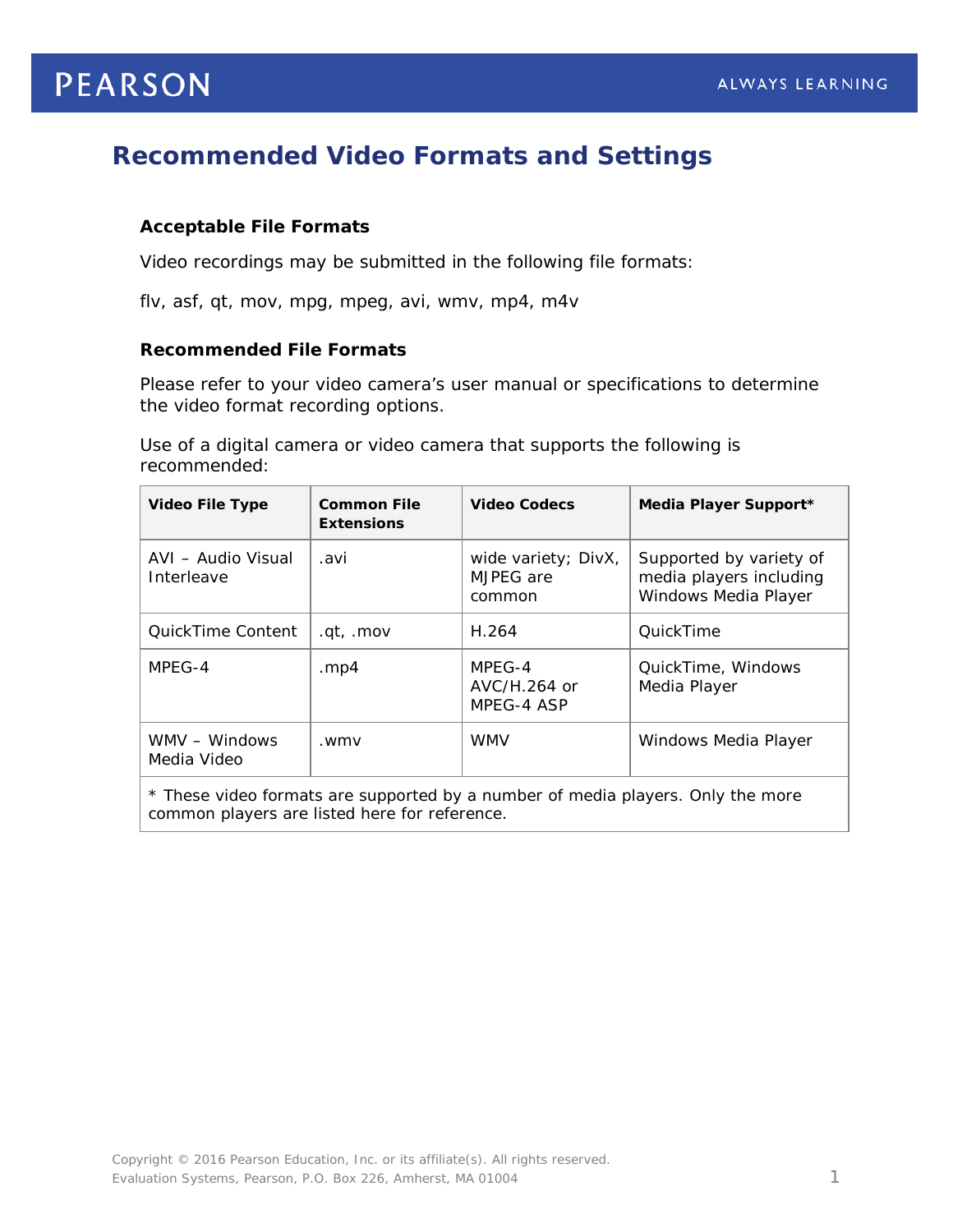#### **Recommended Media Format**

Because it is best to upload video in its original format, the recording settings should match the recommended format and resolution. This way the digital file created when you record will meet the suggested specifications without any additional effort or conversion on your part.

- **Bitrate:** To ensure your video meets the file size requirements, we recommend a video bitrate of 256Kbps. Candidates seeking to increase the visual quality of their video clips may use higher bitrate settings, but please be aware that this will result in a larger file which may exceed the file size requirement or be more difficult to upload.
- **File Size:** The target file size is 200–300 MB or less.

You may need to use video tools to compress or transcode your video into smaller file sizes to facilitate uploading of the video. The Pearson ePortfolio System file size limit is 500 MB.

- **Resolution:** To achieve the target file size, be sure to set the proper resolution before you start recording. Commonly used lower resolutions like "320 x 240" and "640 x 480" will yield the best results. Higher resolutions and "HD quality" will produce file sizes too large to be conveniently uploaded, and should be avoided.
- **Frame Rotation:** We recommend shooting video in landscape aspect ratio.
- **Frame Rate:** We recommend shooting in or encoding to 24 (23.98), 25, or 30 (29.97) fps. 30 fps is common.
- **Pixels:** Non-square (anamorphic) pixels are handled automatically.
- **Deinterlace:** Interlaced videos are handled automatically.
- **Keyframes:** Keyframes can be set to automatic on device.